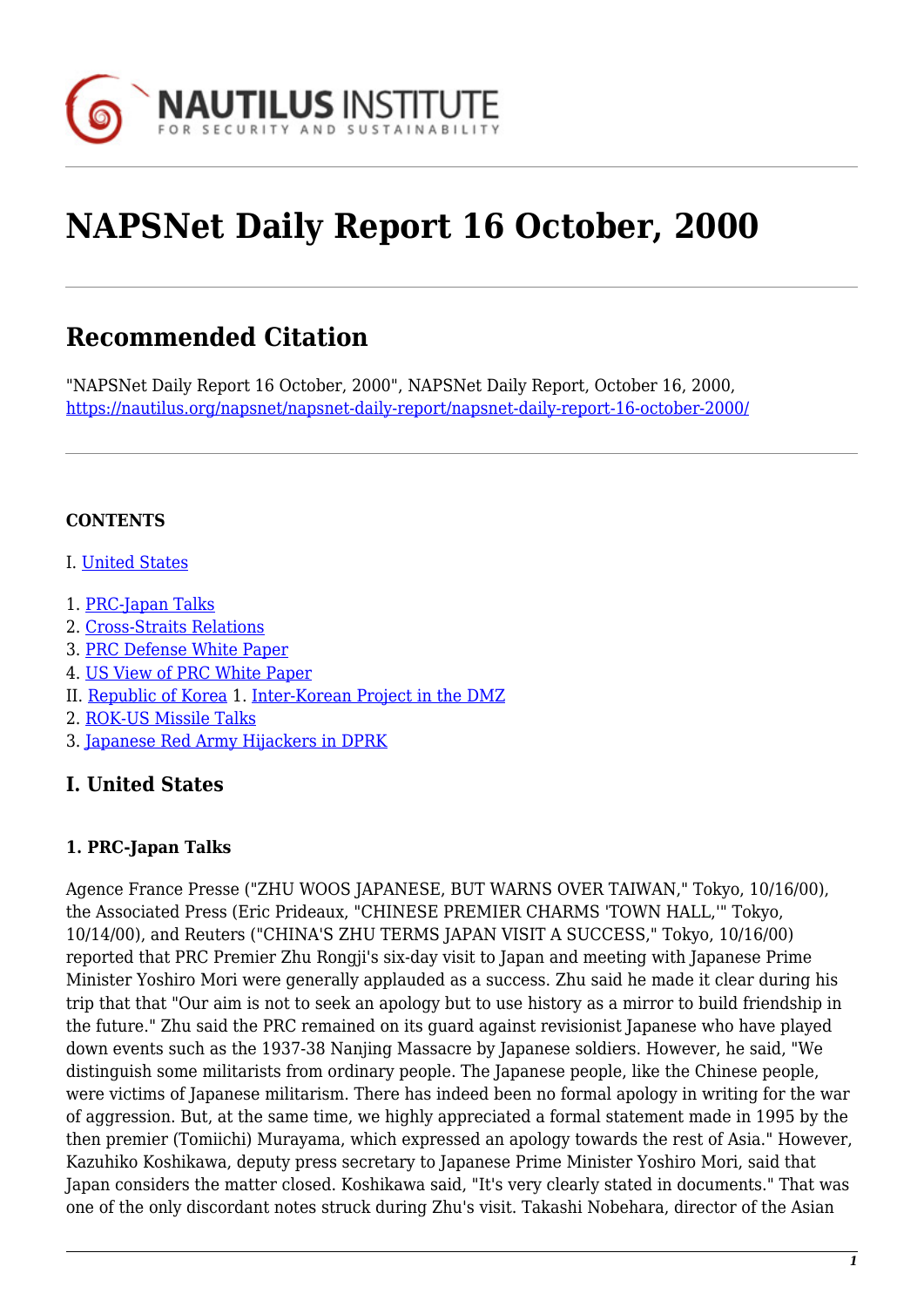Studies Center at the Japan Research Institute, said, "By appearing on a popular TV program, Zhu has succeeded in projecting a better image of China and himself to a wider audience in Japan. He has won the hearts and minds of the Japanese people, particularly those who are not familiar with China." Yasuhiko Yoshida, professor of international relations at Saitama University, said, "China is well aware that it needs Japanese public opinion on its side to obtain economic aid from Japan. The best way to improve that public opinion is not to bring up the issue of wartime history so as not to anger the Japanese people."

Agence France Presse ("ZHU WOOS JAPANESE, BUT WARNS OVER TAIWAN," Tokyo, 10/16/00) reported that PRC Premier Zhu Rongii said on Monday that his summit talks with Japan's Prime Minister Yoshiro Mori on October 13 had been "frank, cordial and constructive." However, Zhu warned Japan of repercussions if it allowed former Taiwan president Lee Teng-hui to go ahead with his plan to visit this year. Jiang said, "As a matter of course, I raised the Taiwan question when I met with Prime Minister Mori and leaders of political parties. I must insist that China maintains the principle of one China. Mr. Lee is absolutely not an ordinary person. And if he makes such a visit, the two sides (Japan and China) are fully aware of its consequences."

#### <span id="page-1-0"></span>**2. Cross-Straits Relations**

The Washington Post (John Pomfret, "CHINA TURNS ON CHARM TO TAIWAN," Taipei, 10/15/00) reported that within the past few months, more than a third of the 221 members of Taiwan's legislature have traveled to PRC at the government's invitation. The PRC has stopped trying to force Taiwanese businessmen who had supported Taiwanese President Chen Shui-bian's campaign to distance themselves from him. Chou Hsi-wen, a member of the People First Party, traveled to Beijing in August for the first time in years as part of a delegation that met with some of the PRC's top officials. Chou said, "They have improved their economy a lot, and their politics as well. They are more open- minded and flexible. They are getting richer; they are getting stronger." Parris Chang, a Democratic Progressive legislator, said, "They are trying to manipulate political forces here, using divide-and-conquer tactics. I don't think Chen Shui-bian is happy with the way China is trying to deal with him. It's making Chen stiffen his attitude." Chen said in an interview that he is disturbed by the PRC's new policy and worried that Taiwanese politicians might be taken in. He said, "We lack a sense of crisis and the ability to distinguish between friend and foe. This is of concern to me." One PRC official said, "As long as we continue this kind of soft pressure, Taiwan will realize that it must come closer to us." The report went on the say that the new tactics illustrate a desire by the PRC leadership for some success on Taiwan. According to a senior PRC official involved in Taiwan affairs, there is a debate among PRC experts about whether Chen has the political muscle or the will to be "Taiwan's Nixon." Chou's belief is that Chen should open unification negotiations with the PRC as soon as possible. He called on Chen to accept a vague agreement made in 1992 between the PRC and Taiwanese negotiators that there is one China, although each side stuck to its own interpretation. Chou said, "The Chinese Communists are isolating Chen Shui-bian and his government. The problem is that this side is not moving to talk. But you have to negotiate with them; you have to bargain with them. Meanwhile, time is passing.... And they are getting stronger."

#### <span id="page-1-1"></span>**3. PRC Defense White Paper**

Xinhua News Agency ("SUMMARY OF CHINA DEFENSE WHITE PAPER," Beijing, 10/16/00) reported that the PRC's Information Office of the State Council published a white paper on the PRC's policies on its national defense and international security issues on Monday. The white paper, titled "China's National Defense in 2000," aims to "express the Chinese people's sincere aspirations for peace and to help the rest of the world better understand China's national defense policy and its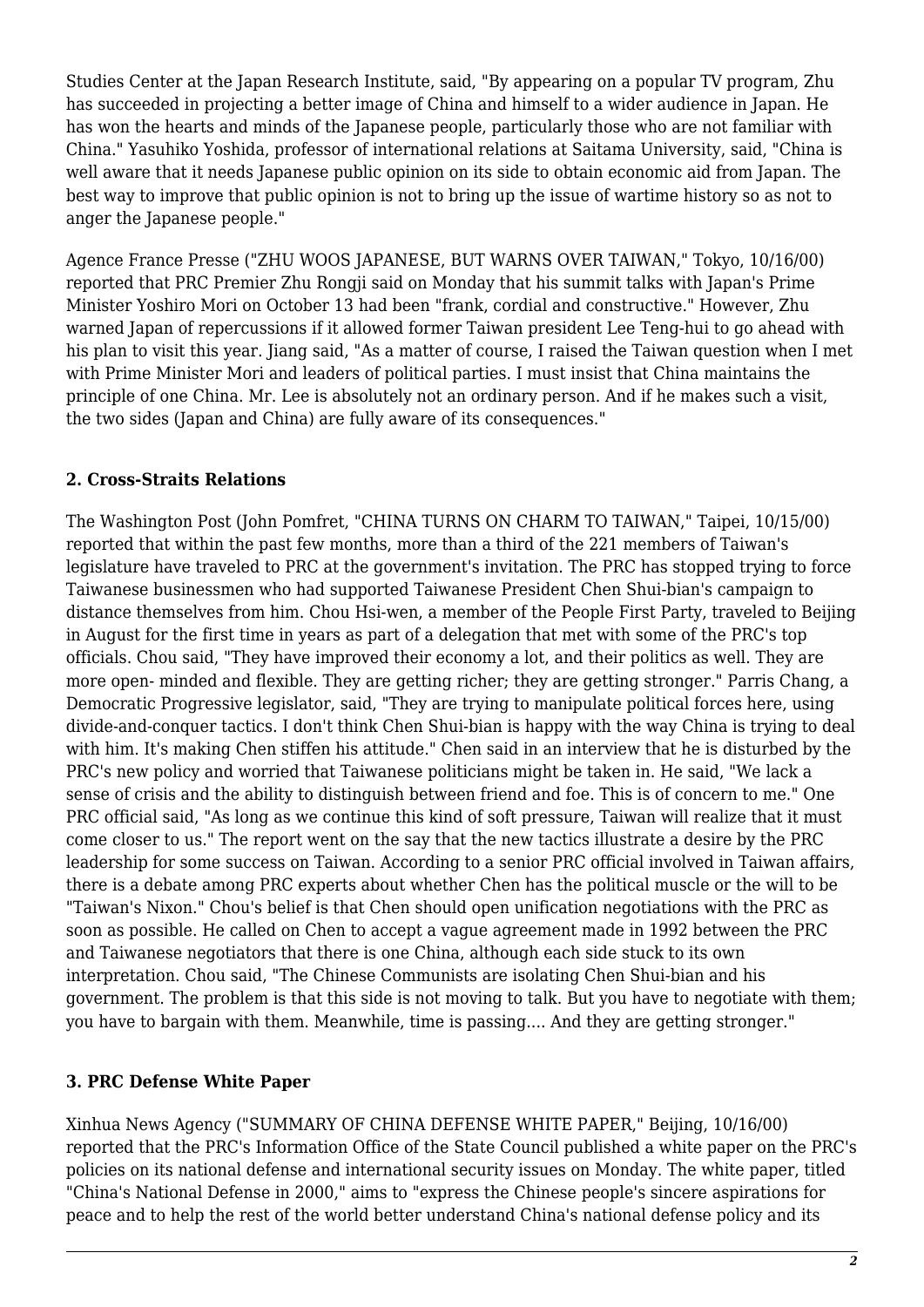efforts for the modernization of its national defense" at the turn of the century. The paper said the world "is undergoing profound changes which require the discard of the Cold War mentality and the development of a new security concept and a new international political, economic and security order responsive to the needs of our times." It stressed that the PRC pursues a national defense policy that is defensive in nature and the main aspects of defense policy are consolidating national defense, resisting aggression, curbing armed subversion, and defending state sovereignty, unity, territorial integrity and security. Regarding the issue of nuclear weapons, the white paper reiterated the PRC position that its small number of nuclear weapons is entirely for self-defense and that the PRC undertakes not to be the first to use nuclear weapons, and not to use or threaten to use nuclear weapons against non-nuclear-weapon states. It added that the PRC maintains a small but effective nuclear counterattacking force in order to deter possible nuclear attacks by other countries. On the issue of Taiwan, the white paper said that the PRC government has consistently adhered to the one-China principle and will never give in or compromise on the fundamental issues concerning state sovereignty and territorial integrity. It reiterated, "If a grave turn of events occurs leading to the separation of Taiwan from China in any name, or if Taiwan is invaded and occupied by foreign countries, or if the Taiwan authorities refuse, sine die, the peaceful settlement of cross-Straits reunification through negotiations, then the Chinese government will have no choice but to adopt all drastic measures possible, including the use of force, to safeguard China's sovereignty and territorial integrity, and achieve the great cause of reunification."

#### <span id="page-2-0"></span>**4. US View of PRC White Paper**

Reuters ("U.S. SAYS THREATS AGAINST TAIWAN COUNTERPRODUCTIVE," Washington, 10/16/00) reported that responding to the PRC's release of its white paper on defense policy, the US said Monday that it was counterproductive for the PRC to emphasize the use of force in its campaign to gain control of Taiwan. An anonymous official in the US State Department said, "We reject the use of force or the threat of the use of force to resolve the Taiwan question. As we have told the Chinese at senior levels, comments that focus on possible use of force (against Taiwan) are counterproductive to the peaceful resolution of differences." The US official, repeating long-standing US positions on Taiwan, said that the US would continue its "one China" policy and urge both sides to refrain from actions or statements that increase tension or complicate dialogue. The official added, "We urge them to take steps that foster dialogue, reduce tensions, and promote mutual understanding. We welcome greater transparency with respect to China's military development, doctrine, spending and policies and will be reviewing the document in detail to see how this new addition of the white paper on defense contributes to that goal."

### <span id="page-2-1"></span>**II. Republic of Korea**

#### <span id="page-2-2"></span>**1. Inter-Korean Project in the DMZ**

<span id="page-2-3"></span>The Korea Herald ("UNC RELEGATES DMZ NEGOTIATION POWER TO SEOUL, INFORMS P'YANG," Seoul, 10/16/00) reported that the ROK Defense Ministry said on October 15 that the UN Command (UNC) has delivered a letter to the DPRK relegating its negotiating power to the ROK military concerning safety measures for inter-Korean projects in the Demilitarized Zone (DMZ). The ministry said the letter, sent to the DPRK side on October 14 through Panmunjom, stated that the ROK Defense Ministry "has the authority to negotiate the security arrangements required for mine clearing and construction in the DMZ on behalf of the UNC."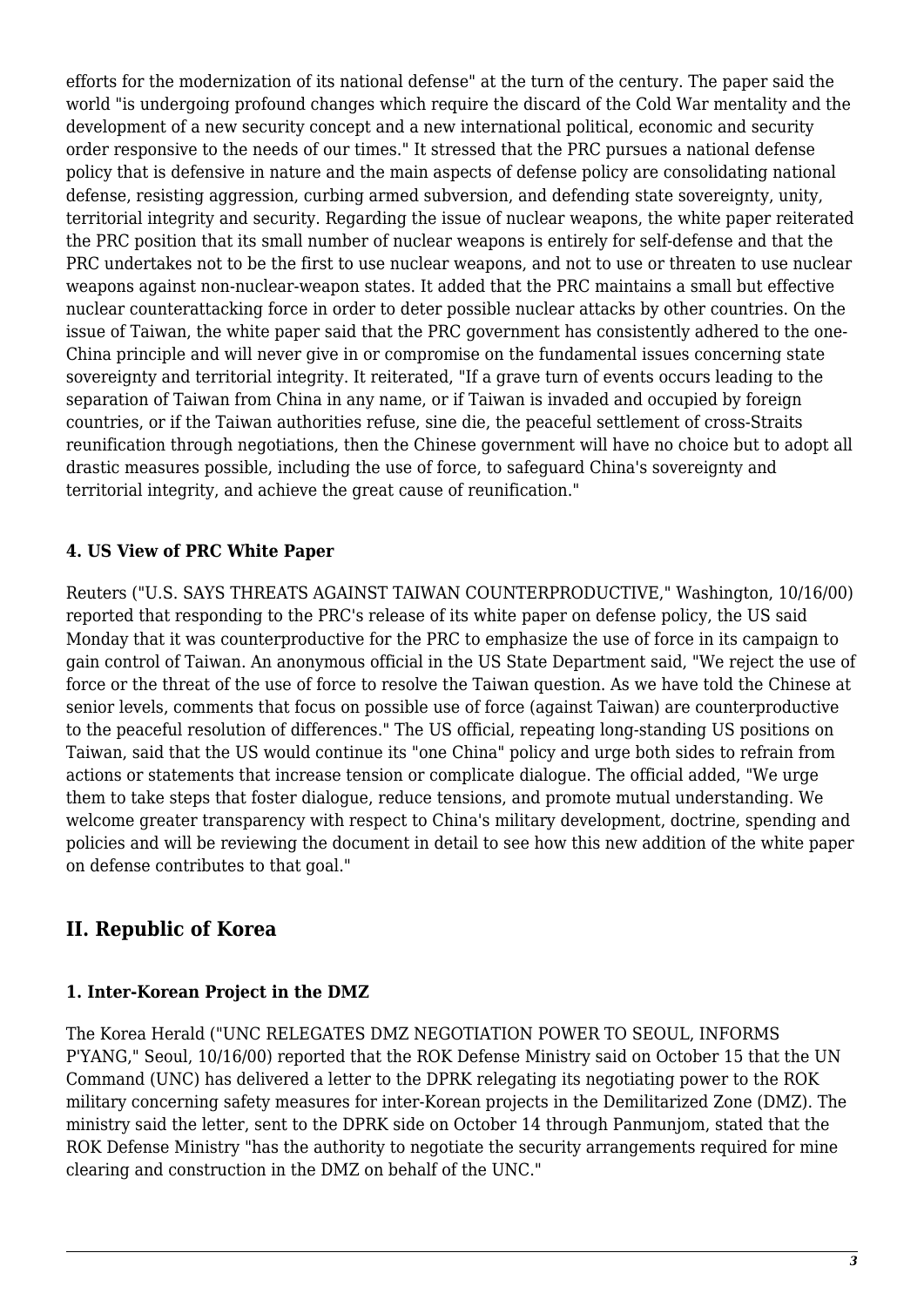#### **2. ROK-US Missile Talks**

The Korea Herald ("SEOUL, WASHINGTON TO RESUME TALKS ON MISSILE RANGE, SOFA," Seoul, 10/16/00) reported that ROK officials said on October 15 that the ROK and the US will resume two sets of formal talks to extend the ROK's missile range and revise the Status of Forces Agreement this week. On Monday, officials from the two countries will hold a meeting in Washington to discuss the extension of the range of Korean missiles. Chances are that the ROK and the US will likely be able to strike a deal on the ROK's bid to boost its missile range to counter DPRK missile threats.

#### <span id="page-3-0"></span>**3. Japanese Red Army Hijackers in DPRK**

Chosun Ilbo (Shin Jung-wha, "NK MAY RETURN HIJACKERS TO TOKYO," Seoul, 10/16/00) reported that on March 30, 1970, nine Japanese Red Army students who hijacked Japanese Airlines (JAL) passenger aircraft Yodo in the sky arrived in the DPRK via Seoul. The DPRK, treating them as political refugees, granted them various favors. Housed in Pyongyang, the hijackers also enjoyed financial support. Five of them were listed as missing in Japan, having been instructed by the Japanese Foreign Ministry to return their passports on grounds, among others, that they contacted apparent DPRK agents. Their expulsion from the DPRK is being discussed in connection with the forthcoming US removal of the DPRK from the list of terrorism-supporting countries. Thirty-two family members of the Japanese hijackers still live in Pyongyang.

The NAPSNet Daily Report aims to serve as a forum for dialogue and exchange among peace and security specialists. Conventions for readers and a list of acronyms and abbreviations are available to all recipients. For descriptions of the world wide web sites used to gather information for this report, or for more information on web sites with related information, see the collection of [other](http://nautilus.org/kiosk/weblinks.html) [NAPSNet resources.](http://nautilus.org/kiosk/weblinks.html)

We invite you to reply to today's report, and we welcome commentary or papers for distribution to the network.

Produced by [the Nautilus Institute for Security and Sustainable Development](http://nautilus.org/admin/about.html) in partnership with: International Policy Studies Institute Seoul, Republic of Korea [The Center for Global Communications](http://aska.glocom.ac.jp/default.html), Tokyo, Japan Center for American Studies, [Fudan University](http://www.fudan.edu.cn/English/nsindex.html), Shanghai, People's Republic of China [Monash Asia Institute,](http://www.adm.monash.edu.au) [Monash University](http://www.monash.edu.au/), Clayton, Australia

Timothy L. Savage: [napsnet@nautilus.org](mailto:napsnet@nautilus.org) Berkeley, California, United States

Gee Gee Wong: [napsnet@nautilus.org](mailto:napsnet@nautilus.org) Berkeley, California, United States

Robert Brown: [napsnet@nautilus.org](mailto:napsnet@nautilus.org) Berkeley, California, United States

Kim Hee-sun: [khs688@hotmail.com](mailto:khs688@hotmail.com) Seoul, Republic of Korea

Hiroyasu Akutsu: [akutsu@glocomnet.or.jp](mailto:akutsu@glocomnet.or.jp) Tokyo, Japan